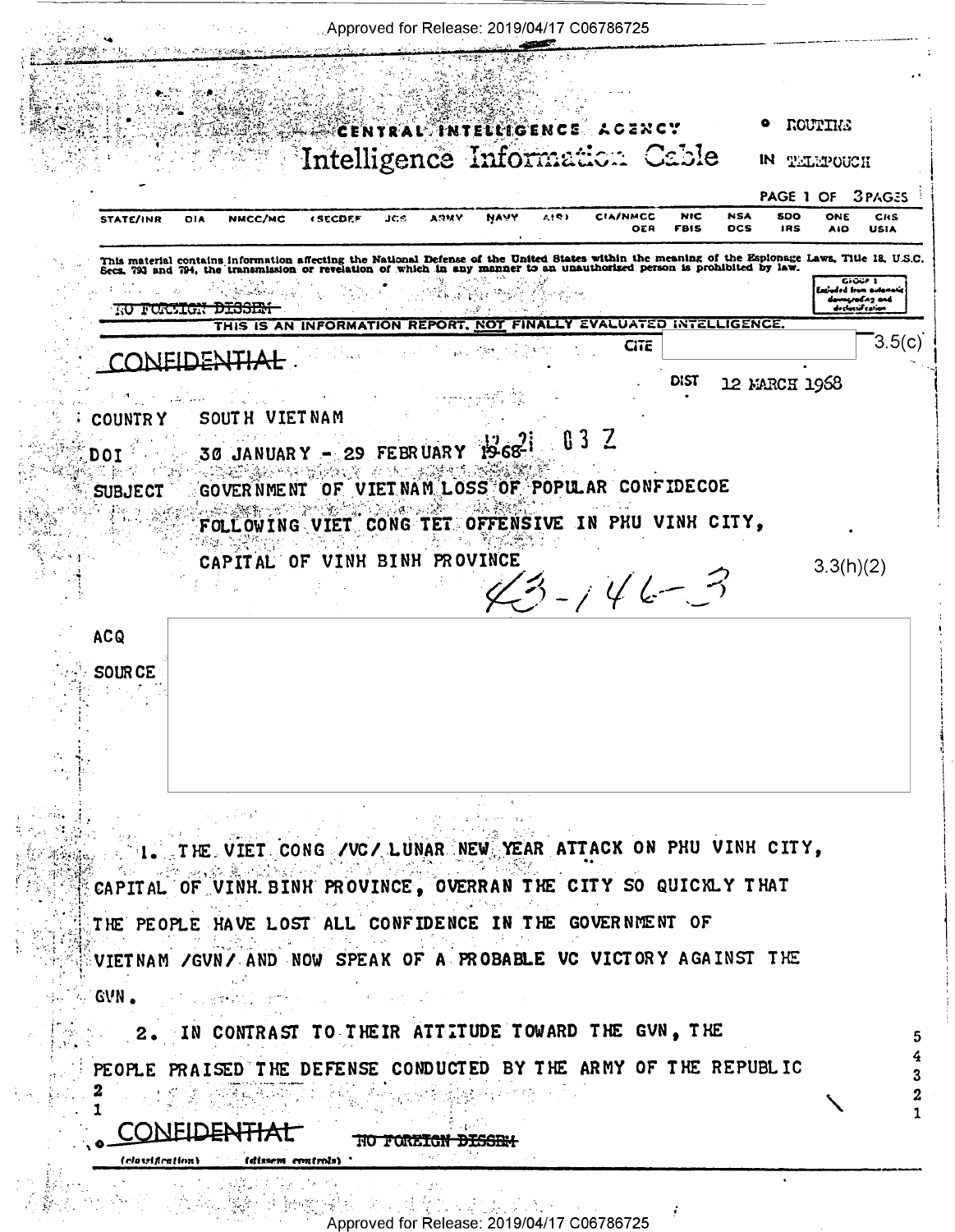Approved for Release: 2019/04/17 C06786725

TA MARKA SA MARA

 $\mathbf{M}$ **TELEPOUCH** 

 $3.5(c)$ 

2 1

PAGE 2 OF 3 PAGES

CONFIDENTIAL NO FORBIGH DISSEN (dissem controls) (classification)

5.

OF VIET NAM / AR VN / GARR ISON, WHICH OFFERED THE ONLY ORGANIZED RESISTANCE TO THE VC IN THE ATTACK. A MAJOR PART OF THE POLICE FORCE WAS WIPED OUT BY THE INITIAL VC ATTACK IN WHICH THEY TOOK OVER THE MAIN STREET INTERSECTIONS THROUGHOUT THE CITY. THE PROVINCE CHIEF FLED HIS POST EARLY IN THE BATTLE AND WAS NOT SEEN AGAIN. WHICH LEFT THE DEFENDING FORCES WITHOUT AN OVERALL COMMANDER. THE POLICE STATION WAS QUICKLY OVERRUN AND BY DAWN ON 30 JANUARY THE VC VERE EFFECTIVELY IN CONTROL OF THE CITY. THE ONLY PLACE WHICH HELD OUT WAS THE ARVN COMPOUND, WHICH THE VC WERE UNABLE TO CAPTURE DESPITE THE FACT THAT THE VC HEAVILY OUTNUMBERED THE ARVN SOLDIERS. THE PEOPLE CREDITED THE CONTINUOUS ARVN DEFENSE WITH PREVENTING THE VC FROM EXECUTING MORE THAN A FEW DOZEN PERSONS.

3. THE VC DRAMATIZED THEIR DEFEAT OF THE GVN WITH THEIR TAKEOVER OF THE LOCAL GOVERNMENT OFFICES THE MORNING OF 30 JANUARY. THEY FORCED A LARGE PART OF THE POPULACE TO ASSEMBLE BEFORE THE ADMINISTRATION BUILDING TO WITNESS THE VC TAKEOVER OF ADMINISTRATION OF THE PROVINCE AND TOLD THE PEOPLE THAT TOTAL "'LIBERATION'" OF THE COUNTRY WAS A CERTAINTY WITHIN A SHORT TIME. AT THIS TIME IT WAS NOTED THAT MANY OF THE

Approved for Release: 2019/04/17 C06786725

I A LE NO POREIGN DISSEN